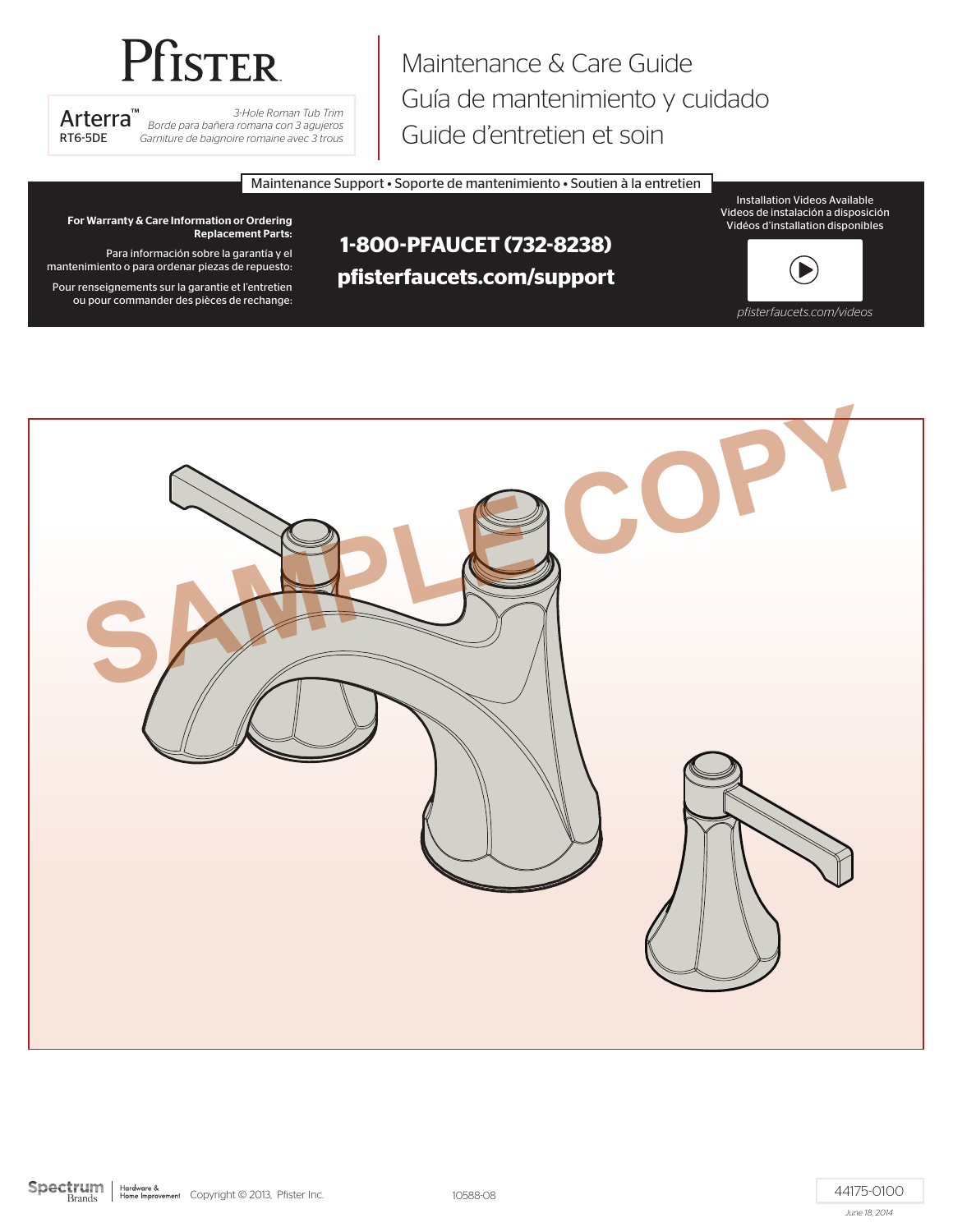

|         | <b>English</b>               | Español                            | <b>Francais</b>                       |
|---------|------------------------------|------------------------------------|---------------------------------------|
| $\star$ | Replace * with Finish Letter | Sustitue * con la letra de acabado | Remplace * avec la lettre de finition |
| A       | Polished Chrome              | Cromo Pulido                       | Chrome Poli                           |
|         | <b>PVD Polished Nickel</b>   | <b>PVD Niquel Pulido</b>           | <b>PVD Nickel Poli</b>                |
|         | <b>PVD Brushed Nickel</b>    | PVD Niquel Cepillado               | <b>PVD Nickel Brosse</b>              |
|         | Tuscan Bronze                | Bronce Toscano                     | Bronze Le Toscan                      |

#### If deck thickness exceeds  $1\frac{3}{8}$ " (35 mm), Pfister™ Stem Extension Kit 974-375 must be used.

Si el grosor de la plataforma excede 1 3/8 pulg. (35 mm), se debe utilizar un juego de extensión del vástago 974-375 de Pfister™.

Si l'épaisseur du plateau de montage dépasse 1 3/8 po. (35 mm), il est nécessaire d'utiliser un kit de prolongement de tiges Pfister™ 974-375.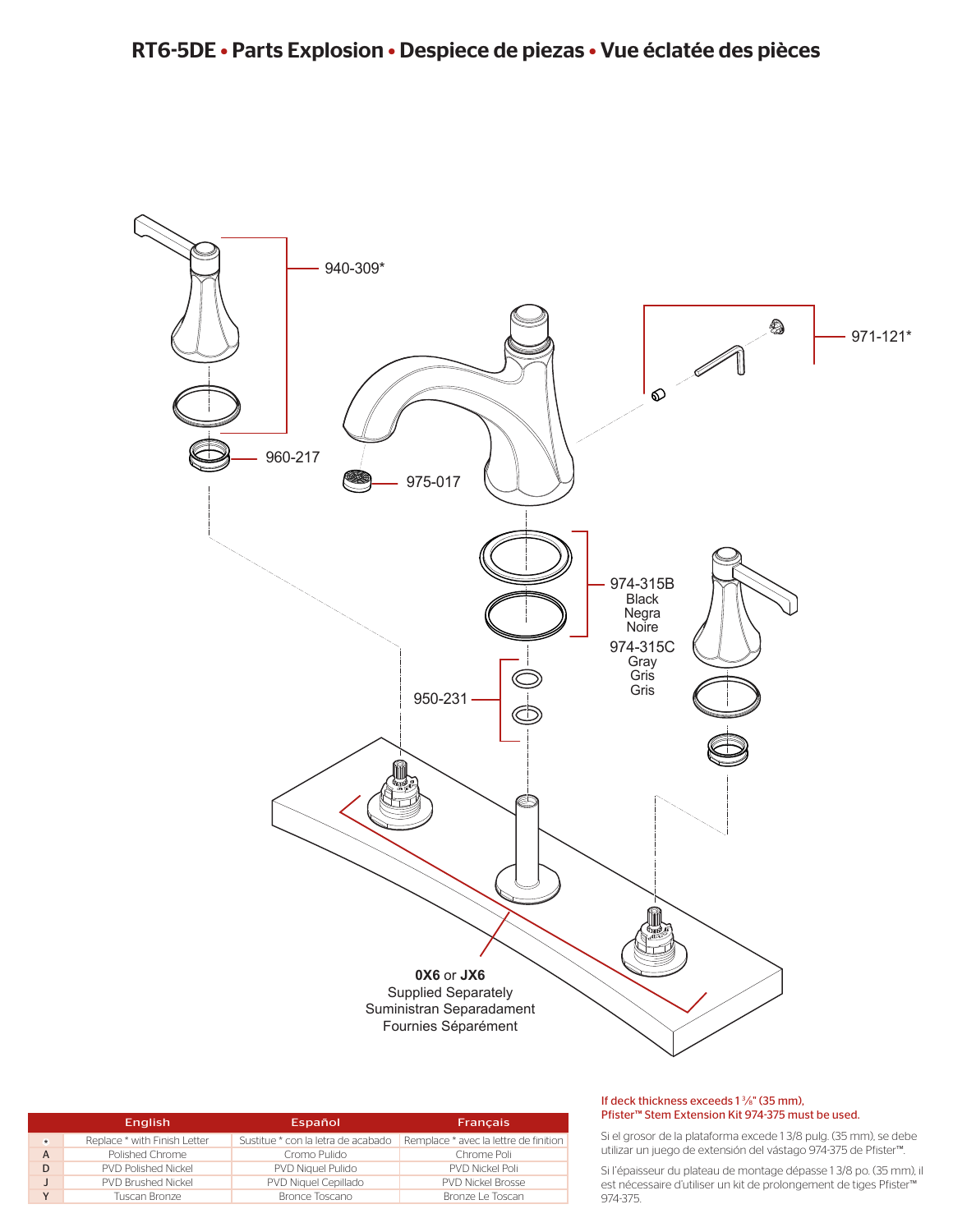

## English

#### Cleaning Instructions:

For all handles and decorative finishes, use only a soft damp cloth to clean and shine. Use of polish, detergents, abrasive cleaners, organic solvents or acid may cause damage. Use of anything other than a soft damp cloth will nullify the warranty.

#### Special Trim:

Trim products which contain porcelain or other similar substance are not acceptable for public areas or commercial use. Installation of said trim is at user's discretion!

#### Español

#### Instrucciones para limpieza:

Para las manijas y acabados decorativos, utilice únicamente un paño suave mojado para limpiar y pulir. El uso de pulimento, detergente, limpiadores abrasivos, solventes orgánicos o ácido puede ocasionar daños. El uso de cualquier otro método de limpieza distinto de un paño húmedo anulará la garantía.

#### Acabados especiales:

Los productos con acabados que contienen porcelana u otras substancias similares no son aceptables para áreas públicas ni para usos comerciales. ¡Su instalación bajo tales circunstancias es bajo el riesgo del usuario!

### Français

#### Instructions de nettoyage:

Pour toutes les poignées et les finis décoratifs utilisez uniquement un chiffon humide doux pour nettoyer et faire briller. L'utilisation de polis, détergents, produits abrasifs, solvants organiques ou acides peut causer des dommages. Utiliser autre chose qu'un chiffon doux humide annule la garantie.

#### Garnitures spéciales:

les garnitures contenant de la porcelaine ou une autre substance similaire ne sont pas acceptables dans les lieux publics ou les établissements commerciaux. La pose de telles garnitures se fait aux risques de l'utilisateur!

> For Warranty & Care Information or Ordering Replacement Parts:

Para información sobre la garantía y el mantenimiento o para ordenar piezas de repuesto:

Pour renseignements sur la garantie et l'entretien ou pour commander des pièces de rechange: